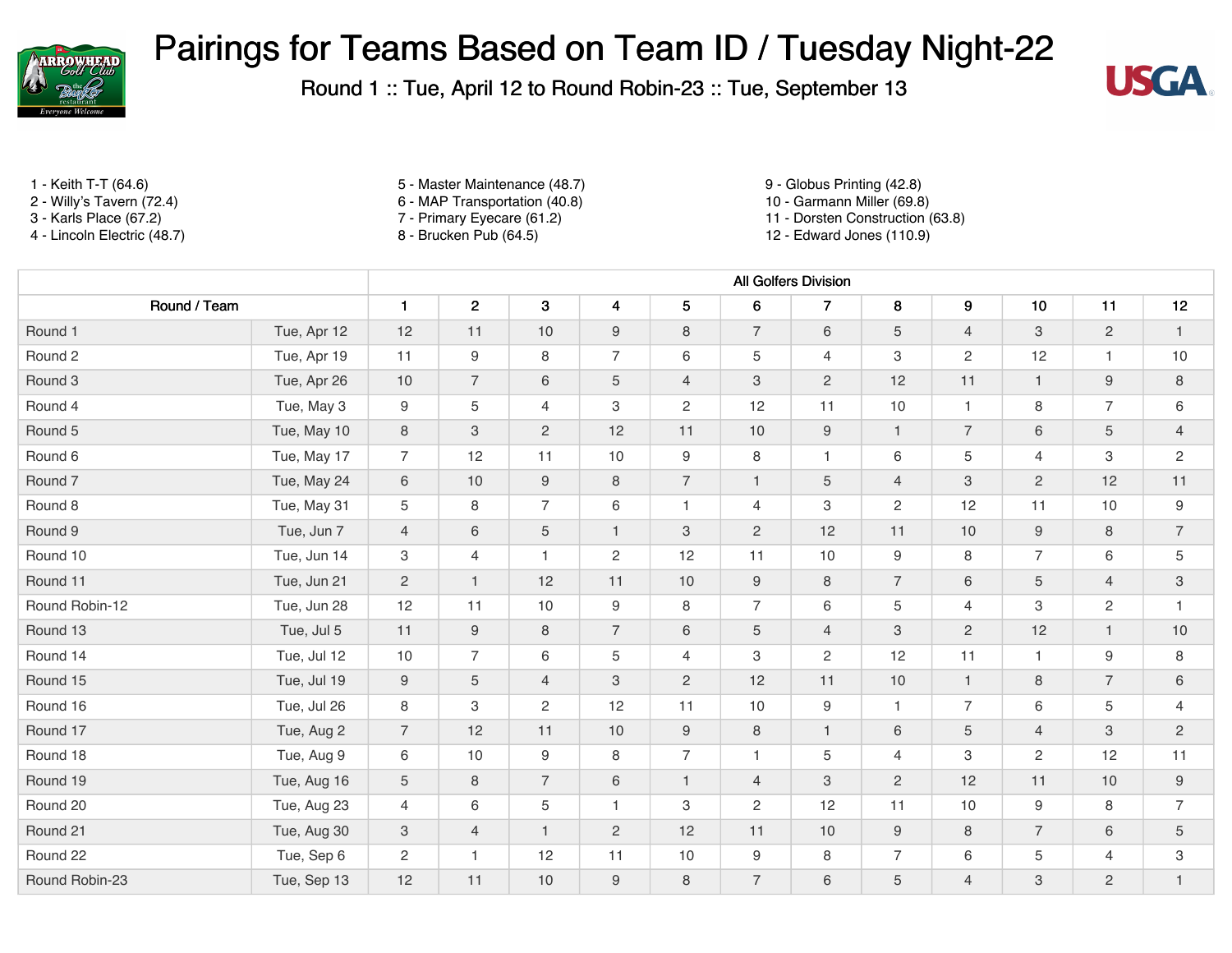



| Round 1: Tue, April 12                          | Round 2: Tue, April 19                            |
|-------------------------------------------------|---------------------------------------------------|
| Keith T-T vs. Edward Jones                      | Keith T-T vs. Dorsten Construction                |
| Keith T-T (2) vs. Edward Jones (2)              | Keith T-T (2) vs. Dorsten Construction (2)        |
| Willy's Tavern vs. Dorsten Construction         | Edward Jones vs. Garmann Miller                   |
| Willy's Tavern (2) vs. Dorsten Construction (2) | Edward Jones (2) vs. Garmann Miller (2)           |
| Karls Place vs. Garmann Miller                  | Willy's Tavern vs. Globus Printing                |
| Karls Place (2) vs. Garmann Miller (2)          | Willy's Tavern (2) vs. Globus Printing (2)        |
| Lincoln Electric vs. Globus Printing            | Karls Place vs. Brucken Pub                       |
| Lincoln Electric (2) vs. Globus Printing (2)    | Karls Place (2) vs. Brucken Pub (2)               |
| Master Maintenance vs. Brucken Pub              | Lincoln Electric vs. Primary Eyecare              |
| Master Maintenance (2) vs. Brucken Pub (2)      | Lincoln Electric (2) vs. Primary Eyecare (2)      |
| MAP Transportation vs. Primary Eyecare          | Master Maintenance vs. MAP Transportation         |
| MAP Transportation (2) vs. Primary Eyecare (2)  | Master Maintenance (2) vs. MAP Transportation (2) |

| Round 3: Tue, April 26                           | Round 4: Tue, May 3                              |
|--------------------------------------------------|--------------------------------------------------|
| Keith T-T vs. Garmann Miller                     | Keith T-T vs. Globus Printing                    |
| Keith T-T (2) vs. Garmann Miller (2)             | Keith T-T (2) vs. Globus Printing (2)            |
| Dorsten Construction vs. Globus Printing         | Garmann Miller vs. Brucken Pub                   |
| Dorsten Construction (2) vs. Globus Printing (2) | Garmann Miller (2) vs. Brucken Pub (2)           |
| Edward Jones vs. Brucken Pub                     | Dorsten Construction vs. Primary Eyecare         |
| Edward Jones (2) vs. Brucken Pub (2)             | Dorsten Construction (2) vs. Primary Eyecare (2) |
| Willy's Tavern vs. Primary Eyecare               | Edward Jones vs. MAP Transportation              |
| Willy's Tavern (2) vs. Primary Eyecare (2)       | Edward Jones (2) vs. MAP Transportation (2)      |
| Karls Place vs. MAP Transportation               | Willy's Tavern vs. Master Maintenance            |
| Karls Place (2) vs. MAP Transportation (2)       | Willy's Tavern (2) vs. Master Maintenance (2)    |
| Lincoln Electric vs. Master Maintenance          | Karls Place vs. Lincoln Electric                 |
| Lincoln Electric (2) vs. Master Maintenance (2)  | Karls Place (2) vs. Lincoln Electric (2)         |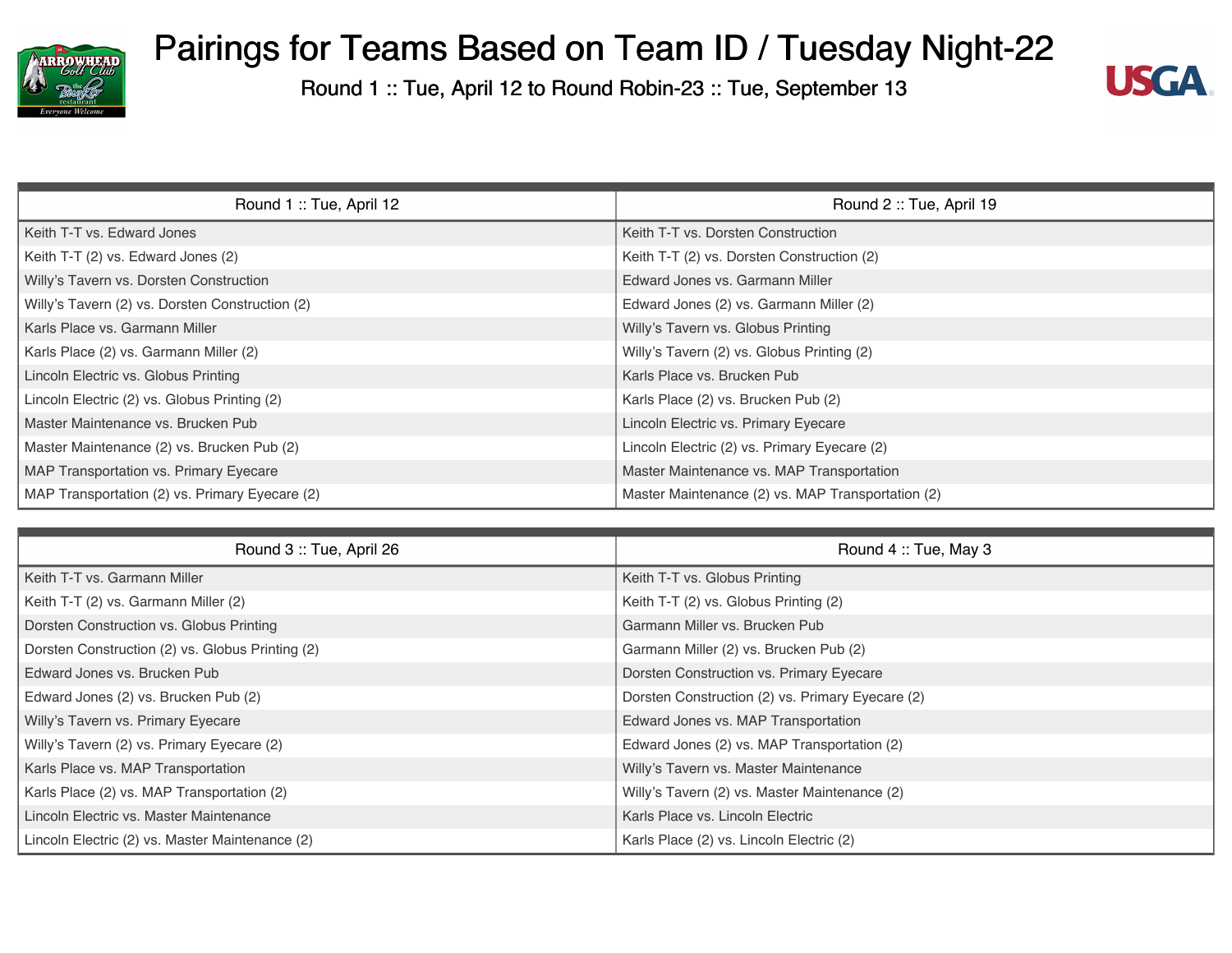



| Round 5: Tue, May 10                                | Round 6: Tue, May 17                           |
|-----------------------------------------------------|------------------------------------------------|
| Keith T-T vs. Brucken Pub                           | Keith T-T vs. Primary Eyecare                  |
| Keith T-T (2) vs. Brucken Pub (2)                   | Keith T-T (2) vs. Primary Eyecare (2)          |
| Globus Printing vs. Primary Eyecare                 | Brucken Pub vs. MAP Transportation             |
| Globus Printing (2) vs. Primary Eyecare (2)         | Brucken Pub (2) vs. MAP Transportation (2)     |
| Garmann Miller vs. MAP Transportation               | Globus Printing vs. Master Maintenance         |
| Garmann Miller (2) vs. MAP Transportation (2)       | Globus Printing (2) vs. Master Maintenance (2) |
| Dorsten Construction vs. Master Maintenance         | Garmann Miller vs. Lincoln Electric            |
| Dorsten Construction (2) vs. Master Maintenance (2) | Garmann Miller (2) vs. Lincoln Electric (2)    |
| Edward Jones vs. Lincoln Electric                   | Dorsten Construction vs. Karls Place           |
| Edward Jones (2) vs. Lincoln Electric (2)           | Dorsten Construction (2) vs. Karls Place (2)   |
| Willy's Tavern vs. Karls Place                      | Edward Jones vs. Willy's Tavern                |
| Willy's Tavern (2) vs. Karls Place (2)              | Edward Jones (2) vs. Willy's Tavern (2)        |

| Round 7: Tue, May 24                           | Round 8: Tue, May 31                            |
|------------------------------------------------|-------------------------------------------------|
| Keith T-T vs. MAP Transportation               | Keith T-T vs. Master Maintenance                |
| Keith T-T (2) vs. MAP Transportation (2)       | Keith T-T (2) vs. Master Maintenance (2)        |
| Primary Eyecare vs. Master Maintenance         | MAP Transportation vs. Lincoln Electric         |
| Primary Eyecare (2) vs. Master Maintenance (2) | MAP Transportation (2) vs. Lincoln Electric (2) |
| Brucken Pub vs. Lincoln Electric               | Primary Eyecare vs. Karls Place                 |
| Brucken Pub (2) vs. Lincoln Electric (2)       | Primary Eyecare (2) vs. Karls Place (2)         |
| Globus Printing vs. Karls Place                | Brucken Pub vs. Willy's Tavern                  |
| Globus Printing (2) vs. Karls Place (2)        | Brucken Pub (2) vs. Willy's Tavern (2)          |
| Garmann Miller vs. Willy's Tavern              | Globus Printing vs. Edward Jones                |
| Garmann Miller (2) vs. Willy's Tavern (2)      | Globus Printing (2) vs. Edward Jones (2)        |
| Dorsten Construction vs. Edward Jones          | Garmann Miller vs. Dorsten Construction         |
| Dorsten Construction (2) vs. Edward Jones (2)  | Garmann Miller (2) vs. Dorsten Construction (2) |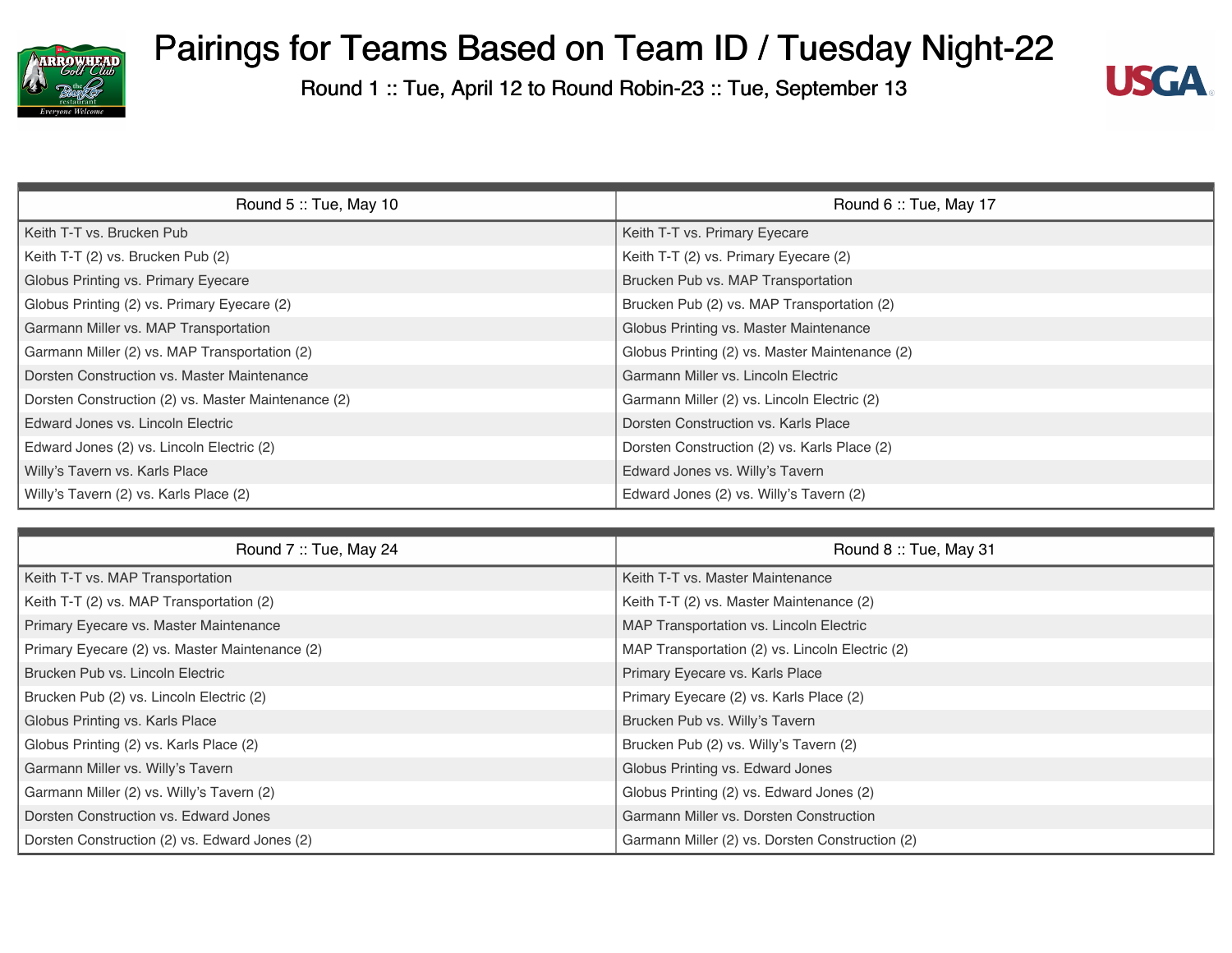



| Round 9: Tue, June 7                          | Round 10: Tue, June 14                              |
|-----------------------------------------------|-----------------------------------------------------|
| Keith T-T vs. Lincoln Electric                | Keith T-T vs. Karls Place                           |
| Keith T-T (2) vs. Lincoln Electric (2)        | Keith T-T (2) vs. Karls Place (2)                   |
| Master Maintenance vs. Karls Place            | Lincoln Electric vs. Willy's Tavern                 |
| Master Maintenance (2) vs. Karls Place (2)    | Lincoln Electric (2) vs. Willy's Tavern (2)         |
| MAP Transportation vs. Willy's Tavern         | Master Maintenance vs. Edward Jones                 |
| MAP Transportation (2) vs. Willy's Tavern (2) | Master Maintenance (2) vs. Edward Jones (2)         |
| Primary Eyecare vs. Edward Jones              | MAP Transportation vs. Dorsten Construction         |
| Primary Eyecare (2) vs. Edward Jones (2)      | MAP Transportation (2) vs. Dorsten Construction (2) |
| Brucken Pub vs. Dorsten Construction          | Primary Eyecare vs. Garmann Miller                  |
| Brucken Pub (2) vs. Dorsten Construction (2)  | Primary Eyecare (2) vs. Garmann Miller (2)          |
| Globus Printing vs. Garmann Miller            | Brucken Pub vs. Globus Printing                     |
| Globus Printing (2) vs. Garmann Miller (2)    | Brucken Pub (2) vs. Globus Printing (2)             |

| Round 11 :: Tue, June 21                          | Round Robin-12: Tue, June 28                    |
|---------------------------------------------------|-------------------------------------------------|
| Keith T-T vs. Willy's Tavern                      | Keith T-T vs. Edward Jones                      |
| Keith T-T (2) vs. Willy's Tavern (2)              | Keith T-T (2) vs. Edward Jones (2)              |
| Karls Place vs. Edward Jones                      | Willy's Tavern vs. Dorsten Construction         |
| Karls Place (2) vs. Edward Jones (2)              | Willy's Tavern (2) vs. Dorsten Construction (2) |
| Lincoln Electric vs. Dorsten Construction         | Karls Place vs. Garmann Miller                  |
| Lincoln Electric (2) vs. Dorsten Construction (2) | Karls Place (2) vs. Garmann Miller (2)          |
| Master Maintenance vs. Garmann Miller             | Lincoln Electric vs. Globus Printing            |
| Master Maintenance (2) vs. Garmann Miller (2)     | Lincoln Electric (2) vs. Globus Printing (2)    |
| MAP Transportation vs. Globus Printing            | Master Maintenance vs. Brucken Pub              |
| MAP Transportation (2) vs. Globus Printing (2)    | Master Maintenance (2) vs. Brucken Pub (2)      |
| Primary Eyecare vs. Brucken Pub                   | MAP Transportation vs. Primary Eyecare          |
| Primary Eyecare (2) vs. Brucken Pub (2)           | MAP Transportation (2) vs. Primary Eyecare (2)  |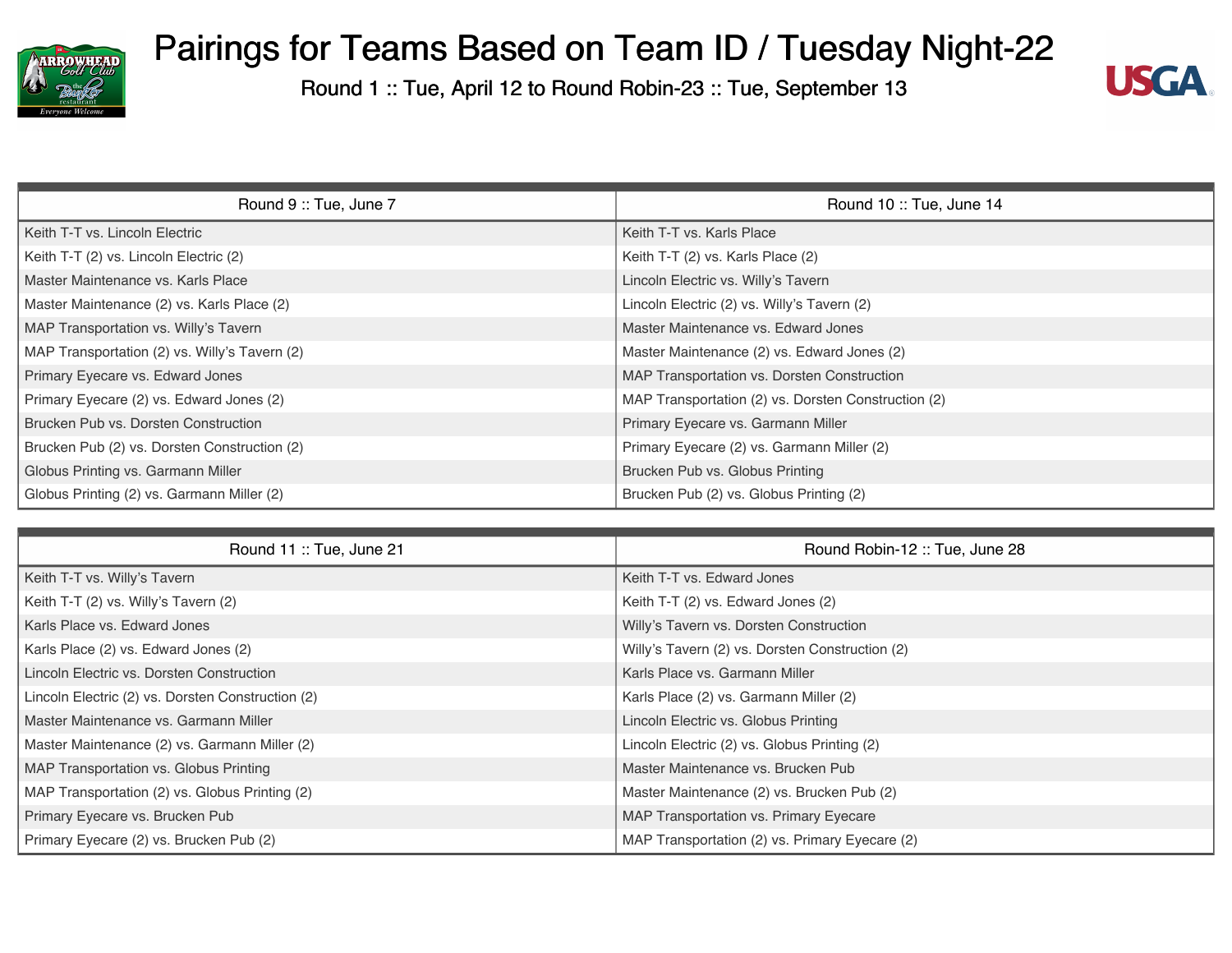



| Round 13: Tue, July 5                             | Round 14 :: Tue, July 12                         |
|---------------------------------------------------|--------------------------------------------------|
| Keith T-T vs. Dorsten Construction                | Keith T-T vs. Garmann Miller                     |
| Keith T-T (2) vs. Dorsten Construction (2)        | Keith T-T (2) vs. Garmann Miller (2)             |
| Edward Jones vs. Garmann Miller                   | Dorsten Construction vs. Globus Printing         |
| Edward Jones (2) vs. Garmann Miller (2)           | Dorsten Construction (2) vs. Globus Printing (2) |
| Willy's Tavern vs. Globus Printing                | Edward Jones vs. Brucken Pub                     |
| Willy's Tavern (2) vs. Globus Printing (2)        | Edward Jones (2) vs. Brucken Pub (2)             |
| Karls Place vs. Brucken Pub                       | Willy's Tavern vs. Primary Eyecare               |
| Karls Place (2) vs. Brucken Pub (2)               | Willy's Tavern (2) vs. Primary Eyecare (2)       |
| Lincoln Electric vs. Primary Eyecare              | Karls Place vs. MAP Transportation               |
| Lincoln Electric (2) vs. Primary Eyecare (2)      | Karls Place (2) vs. MAP Transportation (2)       |
| Master Maintenance vs. MAP Transportation         | Lincoln Electric vs. Master Maintenance          |
| Master Maintenance (2) vs. MAP Transportation (2) | Lincoln Electric (2) vs. Master Maintenance (2)  |

| Round 15: Tue, July 19                           | Round 16: Tue, July 26                              |
|--------------------------------------------------|-----------------------------------------------------|
| Keith T-T vs. Globus Printing                    | Keith T-T vs. Brucken Pub                           |
| Keith T-T (2) vs. Globus Printing (2)            | Keith T-T (2) vs. Brucken Pub (2)                   |
| Garmann Miller vs. Brucken Pub                   | Globus Printing vs. Primary Eyecare                 |
| Garmann Miller (2) vs. Brucken Pub (2)           | Globus Printing (2) vs. Primary Eyecare (2)         |
| Dorsten Construction vs. Primary Eyecare         | Garmann Miller vs. MAP Transportation               |
| Dorsten Construction (2) vs. Primary Eyecare (2) | Garmann Miller (2) vs. MAP Transportation (2)       |
| Edward Jones vs. MAP Transportation              | Dorsten Construction vs. Master Maintenance         |
| Edward Jones (2) vs. MAP Transportation (2)      | Dorsten Construction (2) vs. Master Maintenance (2) |
| Willy's Tavern vs. Master Maintenance            | Edward Jones vs. Lincoln Electric                   |
| Willy's Tavern (2) vs. Master Maintenance (2)    | Edward Jones (2) vs. Lincoln Electric (2)           |
| Karls Place vs. Lincoln Electric                 | Willy's Tavern vs. Karls Place                      |
| Karls Place (2) vs. Lincoln Electric (2)         | Willy's Tavern (2) vs. Karls Place (2)              |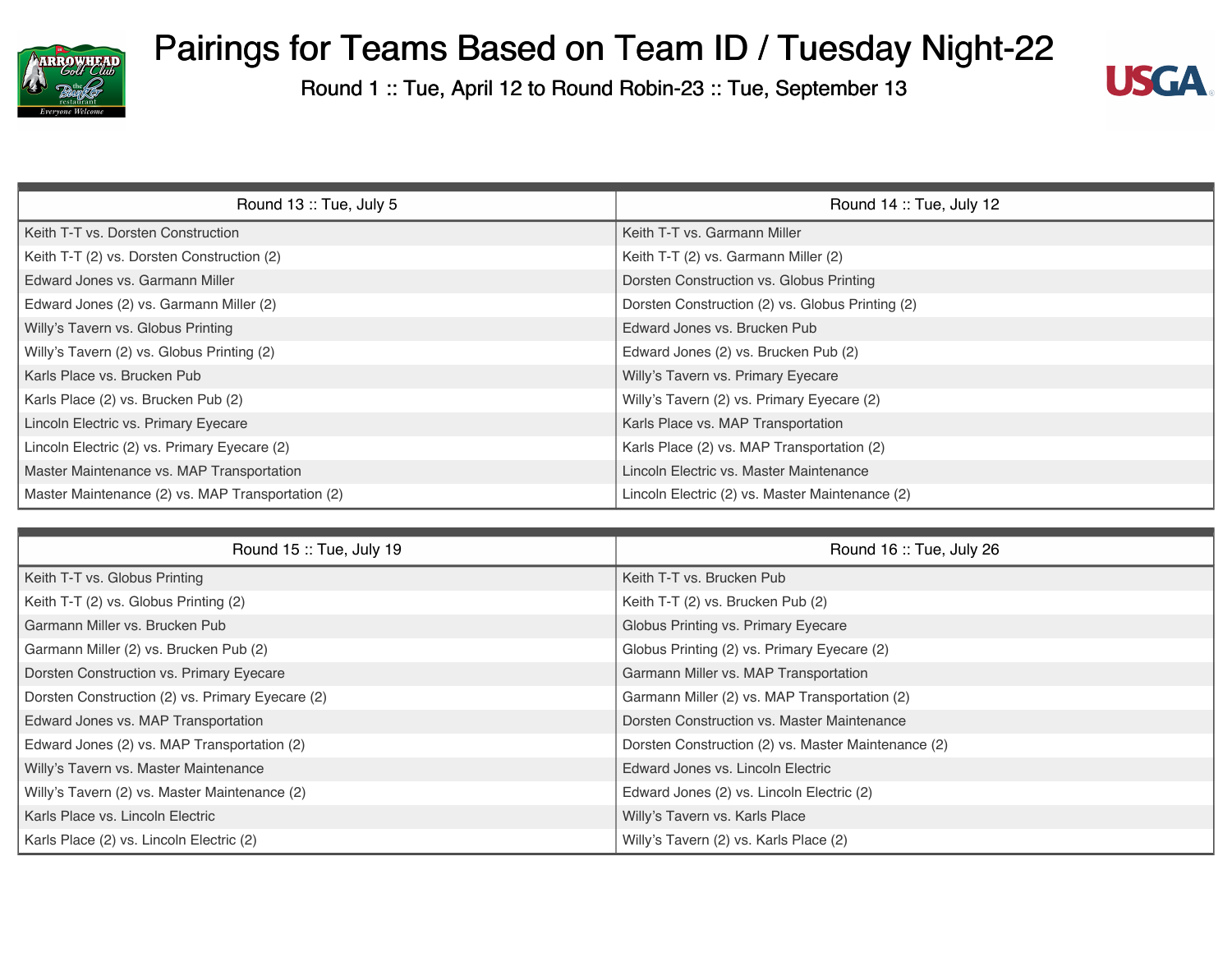



| Round 17: Tue, August 2                        | Round 18: Tue, August 9                        |
|------------------------------------------------|------------------------------------------------|
| Keith T-T vs. Primary Eyecare                  | Keith T-T vs. MAP Transportation               |
| Keith T-T (2) vs. Primary Eyecare (2)          | Keith T-T (2) vs. MAP Transportation (2)       |
| Brucken Pub vs. MAP Transportation             | Primary Eyecare vs. Master Maintenance         |
| Brucken Pub (2) vs. MAP Transportation (2)     | Primary Eyecare (2) vs. Master Maintenance (2) |
| Globus Printing vs. Master Maintenance         | Brucken Pub vs. Lincoln Electric               |
| Globus Printing (2) vs. Master Maintenance (2) | Brucken Pub (2) vs. Lincoln Electric (2)       |
| Garmann Miller vs. Lincoln Electric            | Globus Printing vs. Karls Place                |
| Garmann Miller (2) vs. Lincoln Electric (2)    | Globus Printing (2) vs. Karls Place (2)        |
| Dorsten Construction vs. Karls Place           | Garmann Miller vs. Willy's Tavern              |
| Dorsten Construction (2) vs. Karls Place (2)   | Garmann Miller (2) vs. Willy's Tavern (2)      |
| Edward Jones vs. Willy's Tavern                | Dorsten Construction vs. Edward Jones          |
| Edward Jones (2) vs. Willy's Tavern (2)        | Dorsten Construction (2) vs. Edward Jones (2)  |

| Round 19: Tue, August 16                        | Round 20: Tue, August 23                      |
|-------------------------------------------------|-----------------------------------------------|
| Keith T-T vs. Master Maintenance                | Keith T-T vs. Lincoln Electric                |
| Keith T-T (2) vs. Master Maintenance (2)        | Keith T-T (2) vs. Lincoln Electric (2)        |
| MAP Transportation vs. Lincoln Electric         | Master Maintenance vs. Karls Place            |
| MAP Transportation (2) vs. Lincoln Electric (2) | Master Maintenance (2) vs. Karls Place (2)    |
| Primary Eyecare vs. Karls Place                 | MAP Transportation vs. Willy's Tavern         |
| Primary Eyecare (2) vs. Karls Place (2)         | MAP Transportation (2) vs. Willy's Tavern (2) |
| Brucken Pub vs. Willy's Tavern                  | Primary Eyecare vs. Edward Jones              |
| Brucken Pub (2) vs. Willy's Tavern (2)          | Primary Eyecare (2) vs. Edward Jones (2)      |
| Globus Printing vs. Edward Jones                | Brucken Pub vs. Dorsten Construction          |
| Globus Printing (2) vs. Edward Jones (2)        | Brucken Pub (2) vs. Dorsten Construction (2)  |
| <b>Garmann Miller vs. Dorsten Construction</b>  | Globus Printing vs. Garmann Miller            |
| Garmann Miller (2) vs. Dorsten Construction (2) | Globus Printing (2) vs. Garmann Miller (2)    |